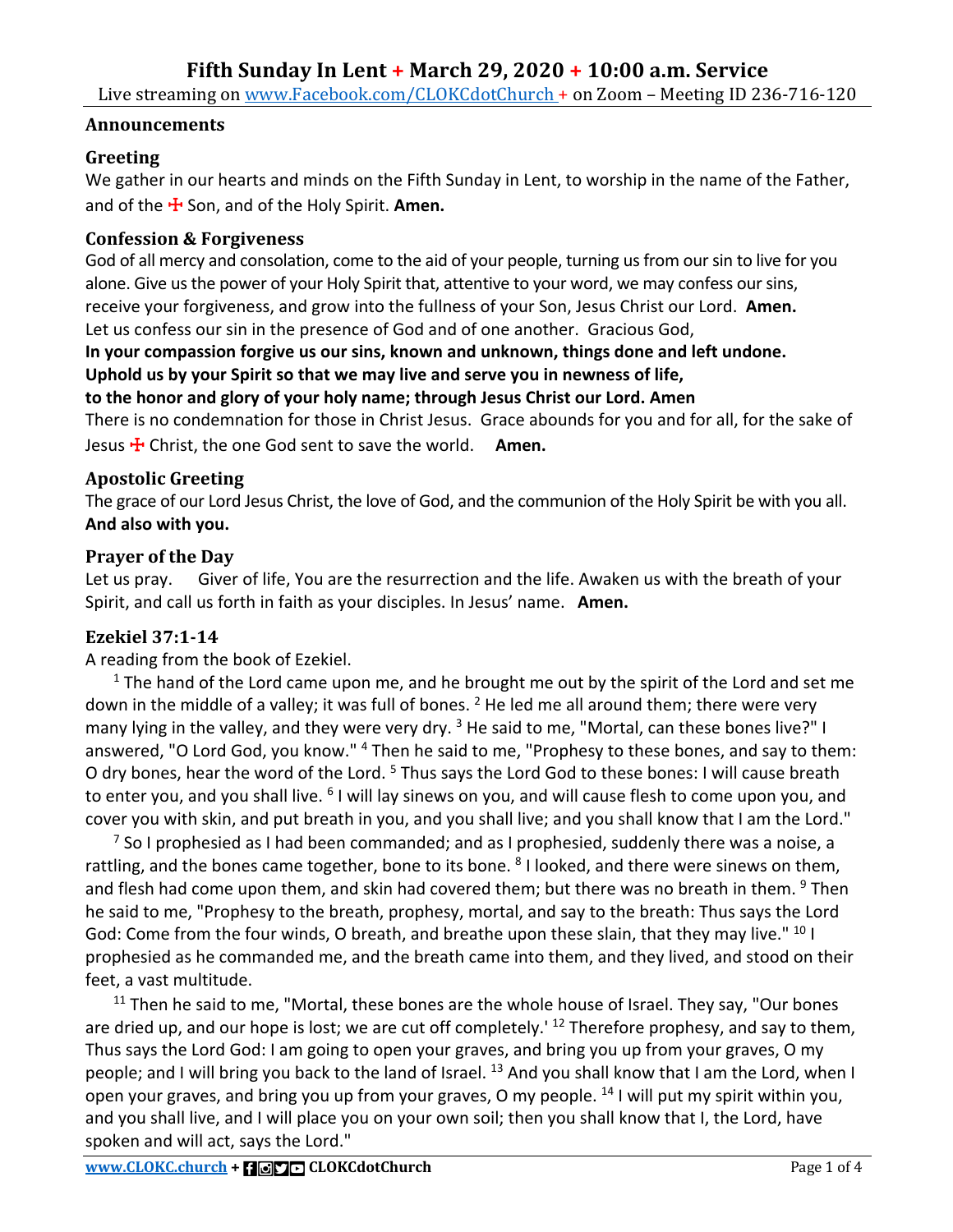This is the Word of God. **Thanks be to God.**

# **Psalm 130**

 $1$  Out of the depths I cry to you, O Lord.

 $2$  Lord, hear my voice! Let your ears be attentive to the voice of my supplications!

<sup>3</sup> If you, O Lord, should mark iniquities, Lord, who could stand?

<sup>4</sup> But there is forgiveness with you, so that you may be revered.<br><sup>5</sup> I wait for the Lord, my soul waits, and in his word I hope;

 $6$  my soul waits for the Lord more than those who watch for the morning, more than those who watch for the morning.

 $7$  O Israel, hope in the Lord! For with the Lord there is steadfast love, and with him is great power to redeem. <sup>8</sup> It is he who will redeem Israel from all its iniquities.

This is the Holy Gospel, according to St. John, from the 11th chapter. **Glory to you, O Lord. John 11:1-3, 5-6, 14, 15b-45** 

 $1$  Now a certain man was ill, Lazarus of Bethany, the village of Mary and her sister Martha.  $2$  Mary was the one who anointed the Lord with perfume and wiped his feet with her hair; her brother Lazarus was ill.  $3$  So the sisters sent a message to Jesus, "Lord, he whom you love is ill."

<sup>5</sup> Accordingly, Jesus loved Martha and her sister and Lazarus, <sup>6</sup> after having heard that Lazarus was ill, he stayed two days longer in the place where he was.

<sup>14</sup> Then Jesus told them plainly, "Lazarus is dead.  $15$  ... But let us go to him."  $16$  Thomas, who was called the Twin, said to his fellow disciples, "Let us also go, that we may die with him."

 $17$  When Jesus arrived, he found that Lazarus had already been in the tomb four days.  $18$  Now Bethany was near Jerusalem, some two miles away,  $19$  and many of the Jews had come to Martha and Mary to console them about their brother. 20 When Martha heard that Jesus was coming, she went and met him, while Mary stayed at home.  $^{21}$  Martha said to Jesus, "Lord, if you had been here, my brother would not have died. <sup>22</sup> But even now I know that God will give you whatever you ask of him." <sup>23</sup> Jesus said to her, "Your brother will rise again." <sup>24</sup> Martha said to him, "I know that he will rise again in the resurrection on the last day." <sup>25</sup> Jesus said to her, "I am the resurrection and the life. Those who believe in me, even though they die, will live, <sup>26</sup> and everyone who lives and believes in me will never die. Do you believe this?" <sup>27</sup> She said to him, "Yes, Lord, I believe that you are the Messiah, the Son of God, the one coming into the world." <sup>28</sup> When she had said this, she went back and called her sister Mary, and told her privately, "The Teacher is here and is calling for you." <sup>29</sup> And when she heard it, she got up quickly and went to him.

 $30$  Now Jesus had not yet come to the village, but was still at the place where Martha had met him. <sup>31</sup> The Jews who were with her in the house, consoling her, saw Mary get up quickly and go out. They followed her because they thought that she was going to the tomb to weep there. <sup>32</sup> When Mary came where Jesus was and saw him, she knelt at his feet and said to him, "Lord, if you had been here, my brother would not have died." <sup>33</sup> When Jesus saw her weeping, and the Jews who came with her also weeping, he was greatly disturbed in spirit and deeply moved. <sup>34</sup> He said, "Where have you laid him?" They said to him, "Lord, come and see." <sup>35</sup> Jesus began to weep. <sup>36</sup> So the Jews said, "See how he loved him!" <sup>37</sup> But some of them said, "Could not he who opened the eyes of the blind man have kept this man from dying?" <sup>38</sup> Then Jesus, again greatly disturbed, came to the tomb. It was a cave, and a stone was lying against it.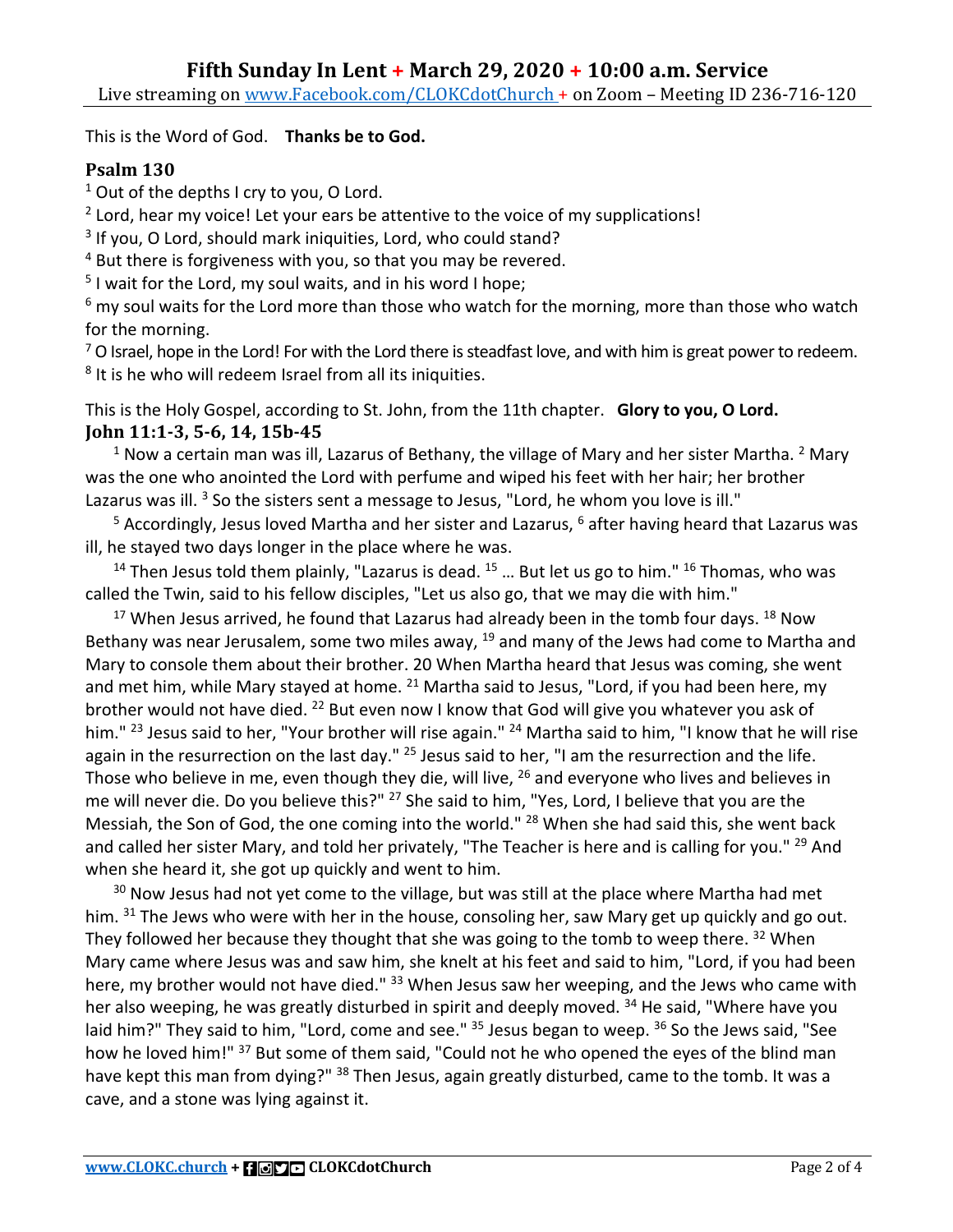## **Fifth Sunday In Lent + March 29, 2020 + 10:00 a.m. Service** Live streaming on www.Facebook.com/CLOKCdotChurch + on Zoom - Meeting ID 236-716-120

 $39$  Jesus said, "Take away the stone." Martha, the sister of the dead man, said to him, "Lord, already there is a stench because he has been dead four days." <sup>40</sup> Jesus said to her, "Did I not tell you that if you believed, you would see the glory of God?" <sup>41</sup> So they took away the stone. And Jesus looked upward and said, "Father, I thank you for having heard me. <sup>42</sup> I knew that you always hear me, but I have said this for the sake of the crowd standing here, so that they may believe that you sent me." 43 When he had said this, he cried with a loud voice, "Lazarus, come out!" 44 The dead man came out, his hands and feet bound with strips of cloth, and his face wrapped in a cloth. Jesus said to them, "Unbind him, and let him go." 45 Many of the Jews therefore, who had come with Mary and had seen what Jesus did, believed in him.

This is the Gospel of the Lord.

**Praise to you, O Christ.** 

#### **Sermon**

## **Apostle's Creed**

Let us join with others in the Body of Christ, and confess our Christian faith using the words of the Apostle's Creed.

**I believe in God, the Father almighty, creator of heaven and earth.**

**I believe in Jesus Christ, God's only Son, our Lord,**

**who was conceived by the Holy Spirit, born of the virgin Mary,**

**suffered under Pontius Pilate, was crucified, died, and was buried; he descended to the dead. On the third day he rose again; he ascended into heaven,**

**he is seated at the right hand of the Father, and he will come to judge the living and the dead. I believe in the Holy Spirit, the holy catholic church, the communion of saints,**

**the forgiveness of sins, the resurrection of the body, and the life everlasting. Amen.**

## **Prayers of Intercession**

We bring the needs of the church, the world, and all in need, to God's loving care.

We pray for our Bishops Elizabeth Eaton & Mike Girlinghouse.

We pray for Pastor Liz Albertson and the staffs of the Synod and Churchwide Offices.

We pray for our Pastor. We pray for the 3 Covenant churches: Ascension & Redeemer & St. Mark, and our work at being Church Together.

We pray for other churches in our communities and in our conference; this week we especially pray for *Trinity in Oklahoma City*. Lord of life, **Hear our prayer.**

Your word stirs the breath within us. May our every utterance be a proclamation to your glory, a witness of what our God can do. Lord of life, **Hear our prayer.**

Everything gets its life from you, from the moment of its birth until its final breath. So fill us with a love for your world and all that dwells within it, that we dedicate our lives to the care of all that you have made. Lord of life, **Hear our prayer.**

With all the saints who dwell in your eternal resurrection, unite us at length, and keep us in communion with your whole church on earth. Lord of life, **Hear our prayer.**

O God our Healer, show your compassion for the whole human family that is in turmoil and burdened with illness and with fear. Come to our aid as the coronavirus spreads globally, heal those who are sick, support and protect their families and friends from being infected. Heal our self-centeredness and indifference that makes us worry only when the virus threatens us, open ways beyond timidity and fear